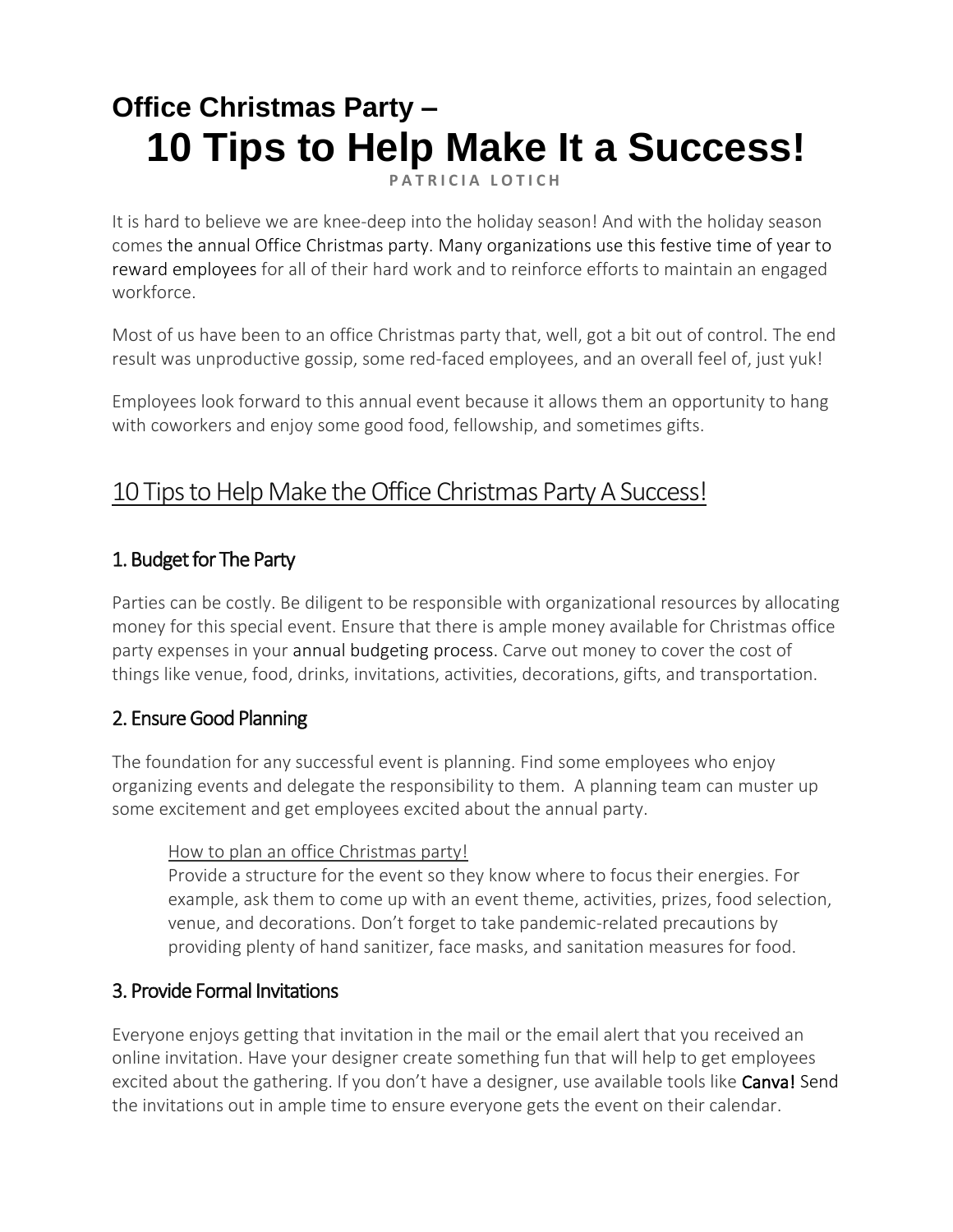# 4. Include Family

There are several advantages to including an employee's family at the annual Christmas party.

- First, it will make spouses and significant others feel like they are included. This simple gesture not only speaks to family members but ensures employees feel valued.
- Secondly, the mere presence of family members will help to minimize those inappropriate co-worker relationships.

Keep the party family-friendly to ensure the party does not ruin a family's holiday season by a blow-up over misguided coworker flirting.

# 5. Choose the Perfect Venue

The old saying location, location, location – is so true. Think about the venue you want to use for your party and choose it carefully. Make sure it provides the vibe, resources, and location that will make your party a success. For instance, a venue in the hip part of town that has exposure to other Christmas festivities will surely set the tone and atmosphere for your party.

### 6. Incorporate Fun Activities

Keep the party moving by having planned activities. You probably won't get 100% participation but try to get the outgoing personalities involved in playing games, doing scavenger hunts, or participating in cookie decorating. I still laugh at some fun activities we have done at Christmas parties. Give employees something to remember by providing fun, interactive activities.

### 7. Set Limits on Alcohol

If you choose to provide alcohol, do so wisely and enforce a defined limit. There are many ways you can do this so be creative. Figure out how to provide the ice breaker results of a cocktail – without the embarrassing result of an employee who does not recognize their own alcohol consumption limits.

### 8. Provide Transportation

If you do provide alcohol at your party, you want to make sure that employees arrive home safely. Rent a bus or [use shared ride services](https://www.lyft.com/rider) to help get employees where they need to go. You don't want the nightmare of an employee accident following a party you sponsored. In addition, you may be liable for any employee who drives while under the influence and hurts themselves or someone else.